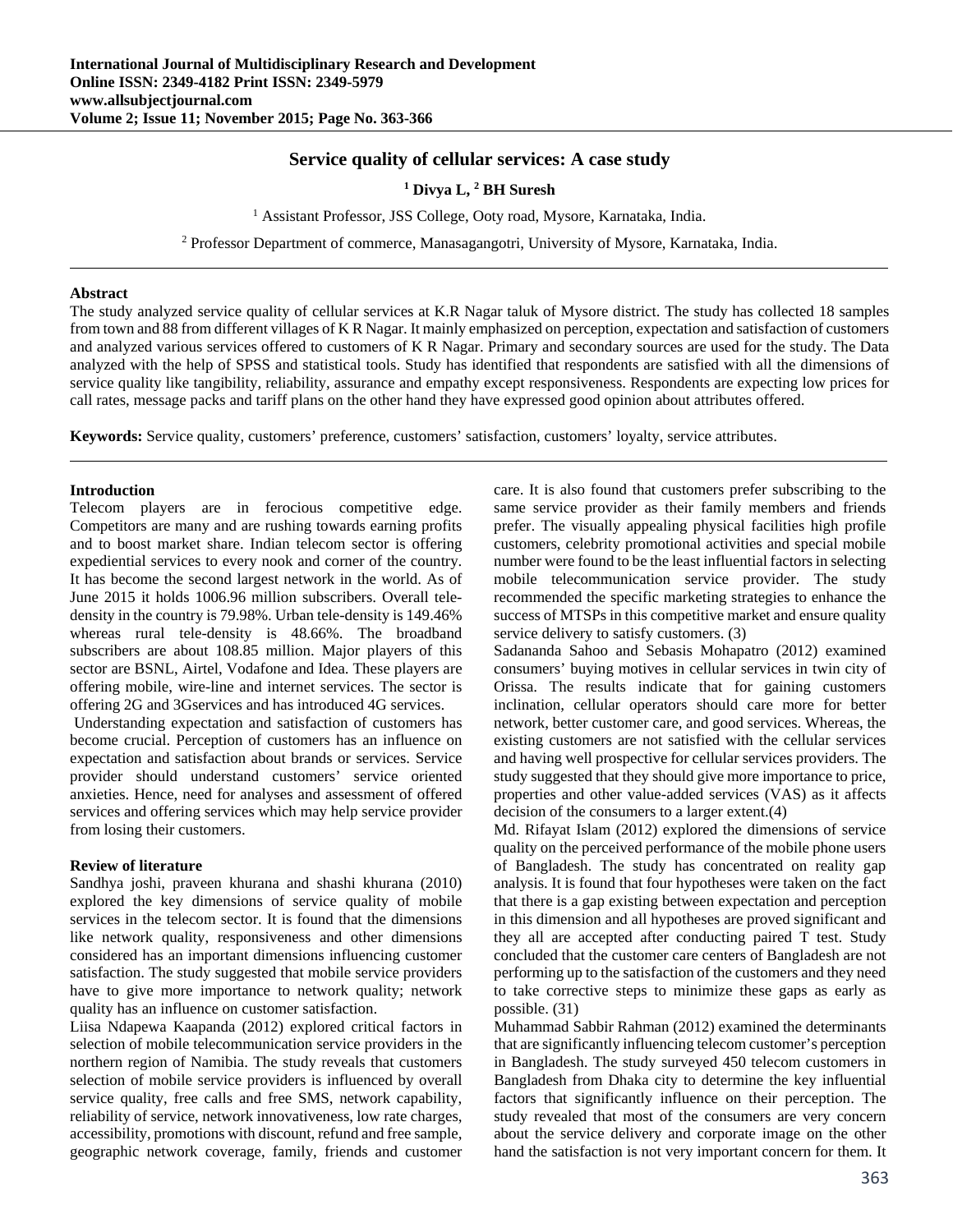is also observed that the competition among the mobile phone service providers in Bangladesh is more intense now than ever before. They compete not only for network quality by a large amount of investment in network quality, network extension and upgrading, but also for the acquisition of new customers and retention of old customers by direct and indirect price reduction. Network quality is one of the important factors of overall service quality. Study suggested that the mobile phone operators in Bangladesh must put their attention on service quality, corporate image to influence the current and potential customers. (32)

Rajkumar Paulrajan and Harish Rajkumar (2011) investigated the consumer's perception while selecting cellular mobile telecommunication service providers. The data analyzed through reliability and factor analysis. The results showed that communications and price were influential and most preferential factors in selecting telecommunication service provider and product quality and availability has a significant impact on consumer perception choice in selecting cellular mobile service provider. (50)

Sunil kumar Jena (2012) explored the customer satisfaction and brand loyalty in cellular services. This study has taken eighteen variables and that to one each under five factors are significantly responsible for consumer satisfaction. 'Brand loyalty', among all the factors, plays a significant role in determination of customer satisfaction. It is found that higher the brand loyalty more is the level of consumer satisfaction. (5) R.C.Upadhyaya, Vashundhara sharma (2012) in this research paper, special emphasis has been laid over the comparative analysis of telecom companies AIRTEL and BSNL by using primary sources of data in Gwalior division of Madhaya Pradesh, for the completion of efficient research work, descriptive and exploratory research design has been used which further conclude that BSNL is having week network performance as compared to Airtel. Trends of pervious 5 years in Gwalior division have shown that BSNL Company has slowly deteriorated its position. After analysis it is found that customers are very satisfied with the services provided by Airtel. Customers are not satisfied with the services that are providing by BSNL. In some cases there is need to improve the services of BSNL.

Ching – Fu Chen and Lee-Ting Cheng (2012) explored mobile phone service loyalty and the relationships between service quality, perceived value, satisfaction and loyalty of mobile telecom services. The study used structural equation model to examine the relationship. The results revealed that a relationship path of quality, value, satisfaction loyalty is supported in general. Service quality has positive direct effects on perceived value and satisfaction, perceived value has positive direct effects on both satisfaction and satisfaction has a positive effect on loyalty. (86)

Chosniel Eliken Ocloo and Ernest Kafui T setse (2013) identified whether quality service has a relationship with customer retention and whether there is interplay between customer satisfaction and retention in Vodafone. 134 respondents were selected. The study revealed that there is a relationship between quality service and satisfaction while customer satisfaction to large extent influences customer retentions. This finding holds implications for industry operators on key areas to pay attention in order to improve customer satisfaction so as to guarantee customer retention. (93)

# **Need for the study**

Cellular service providers have captured customers of urban, semi-urban, even from rural areas. But, there is lack of concentration from the service providers on rural areas. Most of the research work is done on urban areas. Service providers are lagging behind in understanding rural customers' perception, expectation and satisfaction. Hence, needed for assessment and understanding of expectations and satisfaction of the rural customers. So, the present study has taken town and rural areas, concentrated more on rural areas of Krishna Raja Nagar.

# **Scope of the study**

Study has taken Airtel cellular subscribers from town and different villages of Krishna Raja Nagar taluk of Mysore district.

# **Objectives**

- 1. To analyze services offered by cellular service provider at KRN town and village.
- 2. To study perception and expectation of customers of KRN town and village.
- 3. To describe the satisfaction of customers of KRN town and village

# **Hypotheses**

H 1There is an association between service quality and customers' preferences

H <sub>01</sub> There is no association between service quality and customers' preferences

H 2 There is a gap between performed services and customers' satisfaction

 $H_{02}$ There is no gap between performed services and customers' satisfaction

H 3 There is a relationship between customers' loyalty and service offered

H 03 There is no relationship between customers' loyalty and service offered

# **Methodology**

The study is empirical and considered primary and secondary data as sources of data. Primary source like, self-administered questionnaire and personal interview were conducted for the study. Periodicals, newspapers and web source are utilized for the study. Study has applied Chi- square, Regression analysis and Cronbach's Alpha in order to analyze collected data with the help of SPSS package.

# **Sample size**

The study has taken cellular subscribers from Krishna Raja Nagar, 18 respondents from the town and 88 respondents from different villages. The total sample size is 106.

|       | 88  |
|-------|-----|
|       | 18  |
| Total | 106 |

# **Results of the study**

H 1There is an association between services quality and customers' preferences

H 01 There is no association between services quality and customers' preferences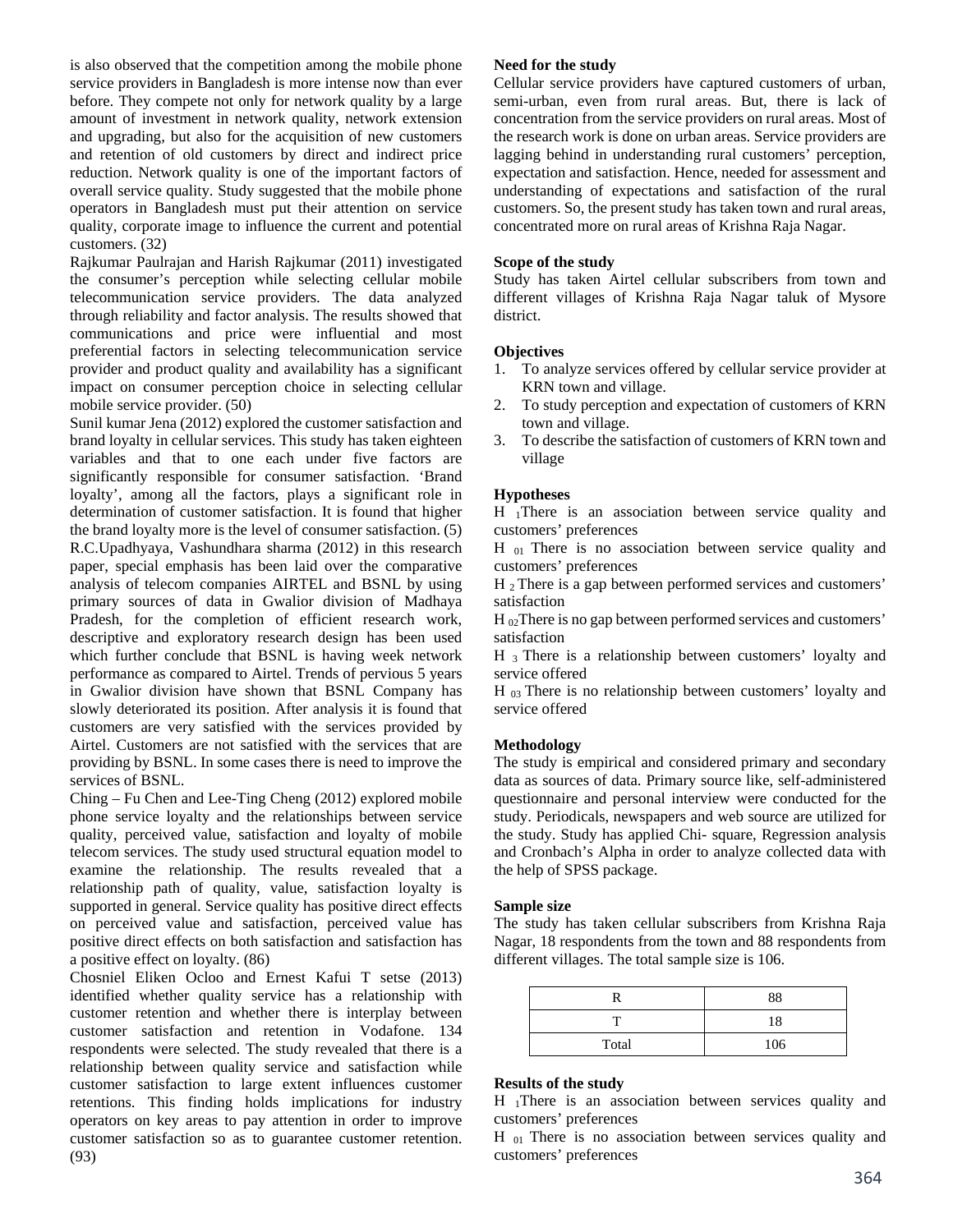**Table 1:** Chi –Square Test

| <b>Variables</b> | Value             | Df | Asymp.sig (2-tailed) |
|------------------|-------------------|----|----------------------|
| Tangibility      | .809ª             |    | .667                 |
| Reliability      | 11.997ª           |    | .002                 |
| Responsiveness   | .809ª             |    | .667                 |
| Assurance        | .534 <sup>a</sup> |    | .766                 |
| Empathy          | 534 <sup>a</sup>  |    | .766                 |

(Field work)

It shows that, there is an association between service quality and customers' preference p value is showing more significance level except reliability. So, study rejects null hypothesis and accepts alternative hypothesis.

H 02 There is no gap between performed services and customers' satisfaction

H<sub>2</sub> There is a gap between performed services and customers' satisfaction

|  | <b>Table 2: Chi-Square Test</b> |  |
|--|---------------------------------|--|
|--|---------------------------------|--|

|                      |   | Asymp. sig (2-sided) |
|----------------------|---|----------------------|
| $1.760$ <sup>a</sup> | 3 | .624                 |
| $5.375^{\rm a}$      | 4 | .251                 |
| 4.300 <sup>a</sup>   | 4 | .367                 |
| 4.935 <sup>a</sup>   | 4 | .294                 |
| 14.080a              | 3 | .003                 |
| 2.266 <sup>a</sup>   | 3 | .519                 |
| 2.892 <sup>a</sup>   | 4 | .576                 |
| $5.453^{\rm a}$      | 5 | .363                 |
|                      |   |                      |

(Field work)

As per the results, attributes are showing high significant level except network quality which is less than significant level 0.03<0.05. So, study accepts null hypothesis and rejects alternative hypothesis i.e., there is a gap between performed service and customer satisfaction.

 $H_3$  Customers' loyalty is positively associated with service offered

H  $_{03}$  there is no relationship between customers' loyalty and service offered

**Table 3:** Reliability Statistics

| <b>Cronbach's Alpha</b> | N of Items |
|-------------------------|------------|
|                         |            |

Study has considered dependent variable as a customer loyalty and independent variable as attributes offered by service provider. Cronbach's alpha showing 0.613, which indicates there is a high significant level and all variables are reliable.

# **Finding of the study**

- $\triangleright$  Chi-square tests shows that Customers preferences is associated with quality of services
- $\triangleright$  Variable reliability is found insignificant.
- Customers are satisfied with attributes offered by service provider and not with network quality.
- Cronbach's Alpha tests shows that scales used for analyses are reliable and showing high significance level.

# **Conclusion**

The study has taken Service quality dimensions to analyze quality of services, perception, satisfaction and loyalty of

respondents of KRN town and villages concerned. As per the observation, respondents of KRN town and village are receiving good quality of services. The respondents of both town and village have expressed good opinion about their opted services. Respondents are satisfied with all the dimensions like tangibility, reliability, assurance and empathy except responsiveness. As per the respondents opinion service provider staff are not showing willingness to solve problems of customers, lack of information about services performed like, unnecessary deduction in call rates, deducting more call prices to actual call prices. Lack of information about not opted activated services other than actual services. Attributes like call rates, message pack, tariff plan, value added service and accessibility are showing high significance level. Where customers have given good opinion about attributes offered. Most of the customers' feels that service provider should offer call rates at low prices because most of the respondents are from different village of KRN. The respondents from town expect that more message offers at low prices and proper network coverage.

## **Suggestions and recommendations**

As per the respondents opinion, researcher would like to suggest that service provider has to analyze services offered at KRN town and different villages. Because there is a gap between expected services and customer satisfaction, service provider has failed to understand the expectation of the customers.

- $\triangleright$  Need for varieties of offer in tariff plans with low price
- $\triangleright$  Necessary for improvements in network quality
- $\triangleright$  Need to introduce different offers in call rates with low prices
- > Scarcity about different message offers and value added services
- $\triangleright$  Need for an assessment of expectations of the KRN respondents of town and different villages
- $\triangleright$  Review has to be made towards responsiveness. Because respondents are satisfied with all the dimensions except responsiveness.

#### **Reference**

- 1. Sandhya Joshi, Praveen Khurana, Shashi Khurana. Service quality in Telecom sector – A study of Telecom service providers of Chandigarh, Panchkula and Mohali 2010; 1(1):2229-6883.
- 2. Liisa Ndapewa Kuapanda. An evaluation of factors determining the selection of mobile telecommunications service providers in the north region of Namibia. 3rd International conference on business and economic research (3rd ICBER2012) proceeding. 12-13 march 2012, golden Flower hotel, bandung, Indonesia ISBN: 978- 967  $-5705 - 05 - 2$
- 3. Rajkumar Paularajan, Haish Rajkumar. Service quality and customers preference of cellular mobile service providers. Feb, Journal of technology management Innovation. 2011; 6(1):0718-2724.
- 4. Md Rifayat Islam. "Application of SERQUAL model in customer service of mobile operators" - A study from the context of Bangladesh. European journal of business and management. 2012; 4(1):2222-1905, 2222-2839.
- 5. Muhammad Sabbir Rahman. Service quality, corporate image and customer's satisfaction towards customer's